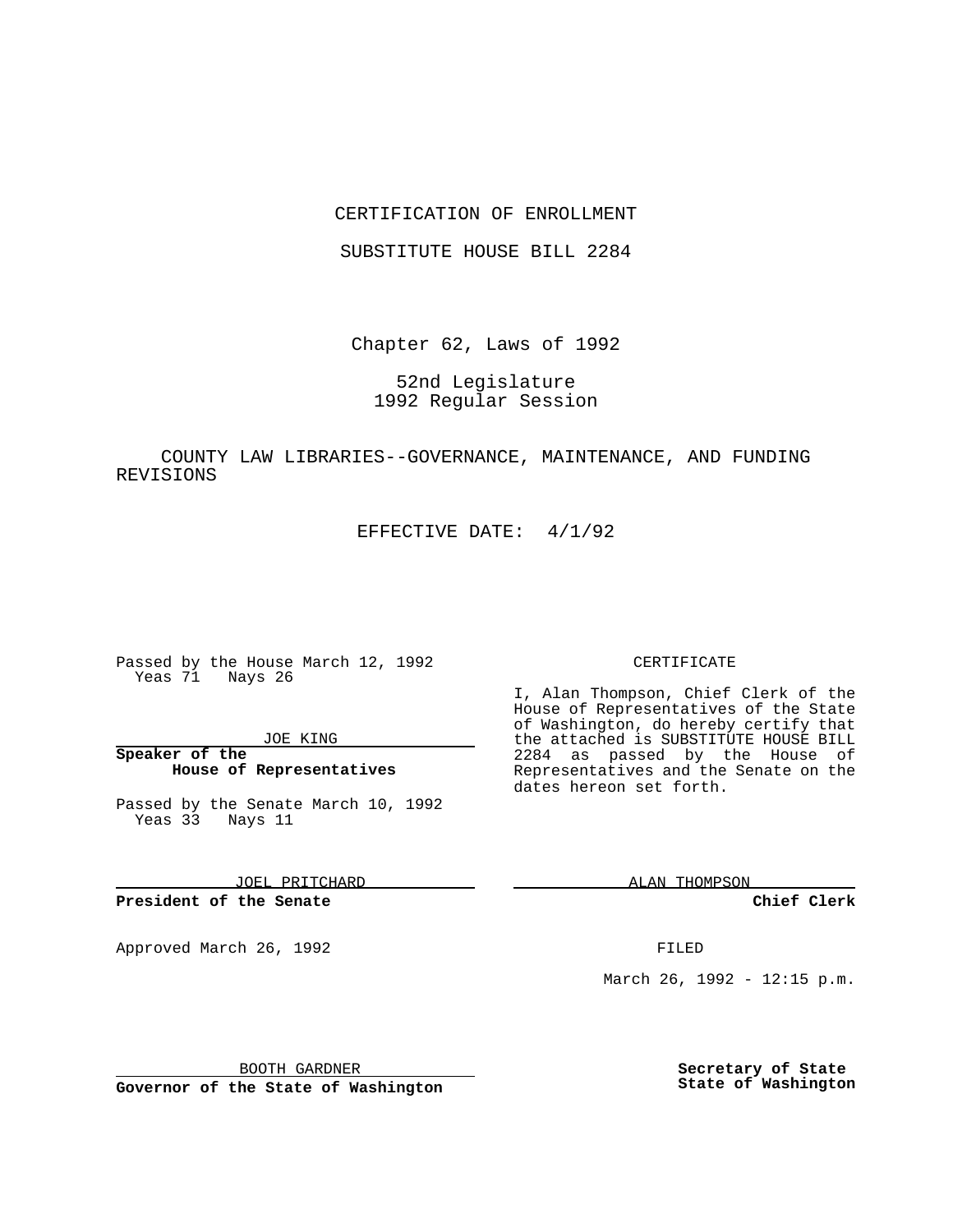# **SUBSTITUTE HOUSE BILL 2284** \_\_\_\_\_\_\_\_\_\_\_\_\_\_\_\_\_\_\_\_\_\_\_\_\_\_\_\_\_\_\_\_\_\_\_\_\_\_\_\_\_\_\_\_\_\_\_

\_\_\_\_\_\_\_\_\_\_\_\_\_\_\_\_\_\_\_\_\_\_\_\_\_\_\_\_\_\_\_\_\_\_\_\_\_\_\_\_\_\_\_\_\_\_\_

## AS AMENDED BY THE SENATE

Passed Legislature - 1992 Regular Session

#### **State of Washington 52nd Legislature 1992 Regular Session**

**By** House Committee on Local Government (originally sponsored by Representatives Haugen, Horn, Paris and May)

Read first time 02/07/92.

 AN ACT Relating to counties; amending RCW 27.24.010, 27.24.020, 27.24.040, 27.24.062, 27.24.066, 27.24.067, and 3.62.060; adding a new section to chapter 3.62 RCW; repealing RCW 27.24.050, 27.24.060, 27.24.063, 27.24.064, and 27.24.065; providing an effective date; and declaring an emergency.

6 BE IT ENACTED BY THE LEGISLATURE OF THE STATE OF WASHINGTON:

7 **Sec. 1.** RCW 27.24.010 and 1919 c 84 s 1 are each amended to read 8 as follows:

9 (( $\pm$ n)) Each county (( $h$ aving)) with a population of (( $\pm$ hree 10 hundred)) eight thousand or more ((there)) shall ((be)) have a county 11 law library, which shall be governed and maintained as hereinafter 12 provided.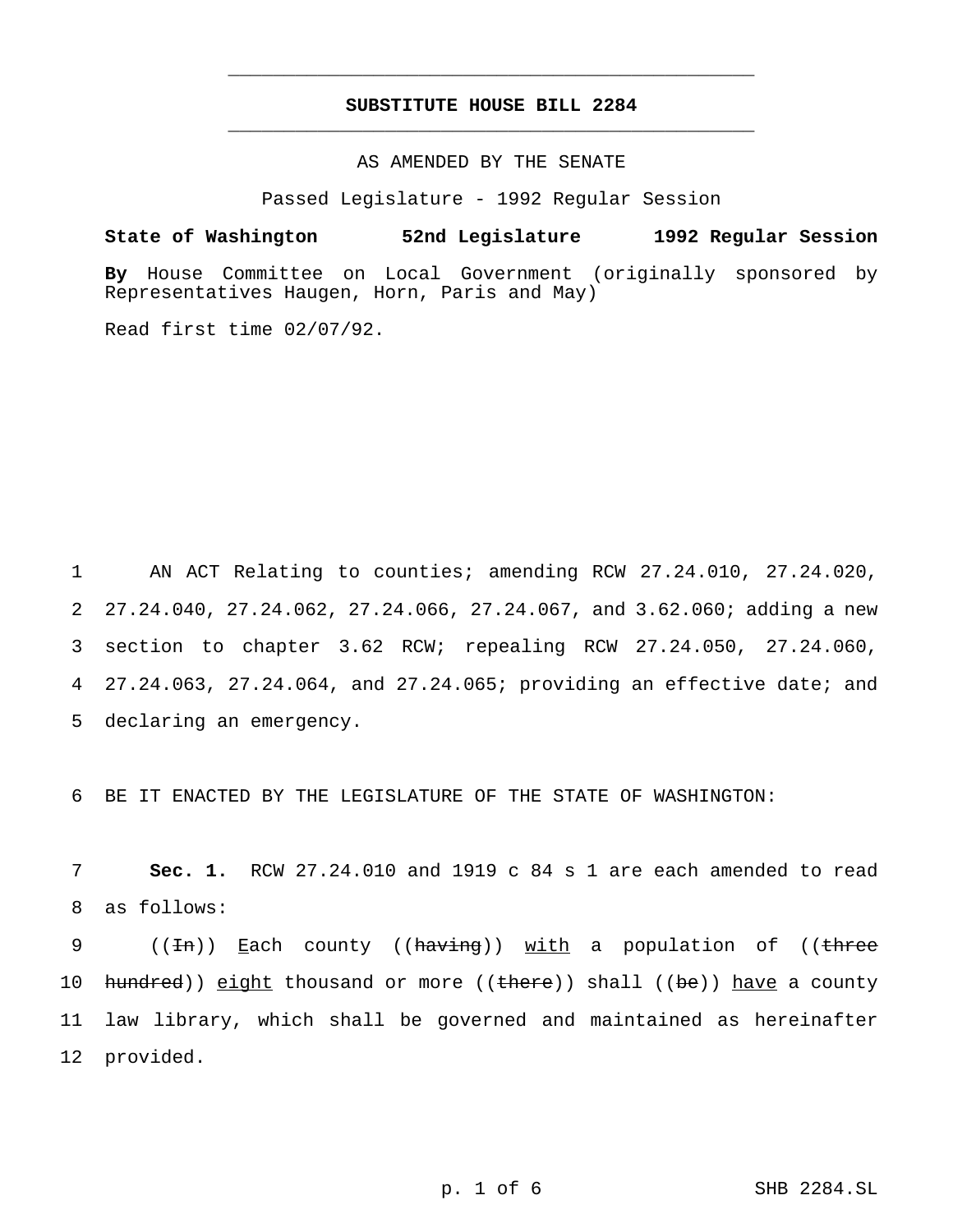1 **Sec. 2.** RCW 27.24.020 and 1919 c 84 s 2 are each amended to read 2 as follows:

3 ((There shall be in)) (1) Every ((such)) county with a population 4 of three hundred thousand or more must have a board of law library 5 trustees consisting of five members to be constituted as follows: The 6 chairman of the  $((*board* - of))$  county  $((*commissioners* -shall - be))$ 7 legislative authority is an ex officio  $((a))$  trustee,  $((and))$  the 8 judges of the superior court of the county shall choose two of their 9 number to be trustees, and the members of the county bar association 10 shall choose two members of the bar of the county to be trustees.

11 (2) Every county with a population of eight thousand or more but 12 <u>less than three hundred thousand must have a board of law library</u> 13 trustees consisting of five members to be constituted as follows: The 14 chairman of the county legislative authority is an ex officio trustee, 15 the judges of the superior court of the county shall choose one of 16 their number to be a trustee, and the members of the county bar 17 association shall choose three members of the county to be trustees. 18 If there is no county bar association, then the lawyers of the county 19 shall choose three of their number to be trustees.

20 (3) If a county has a population of less than eight thousand, then 21 the provisions contained in RCW 27.24.068 shall apply to the 22 establishment and operation of the county law library.

23 (4) If a regional law library is created pursuant to RCW 27.24.062, 24 then it shall be governed by one board of trustees. The board shall 25 consist of the following representatives from each county: The judges 26 of the superior court of the county shall choose one of their number to 27 be a trustee, the county legislative authority shall choose one of 28 their number to be a trustee, and the members of the county bar 29 association shall choose one member of the bar of the county to be a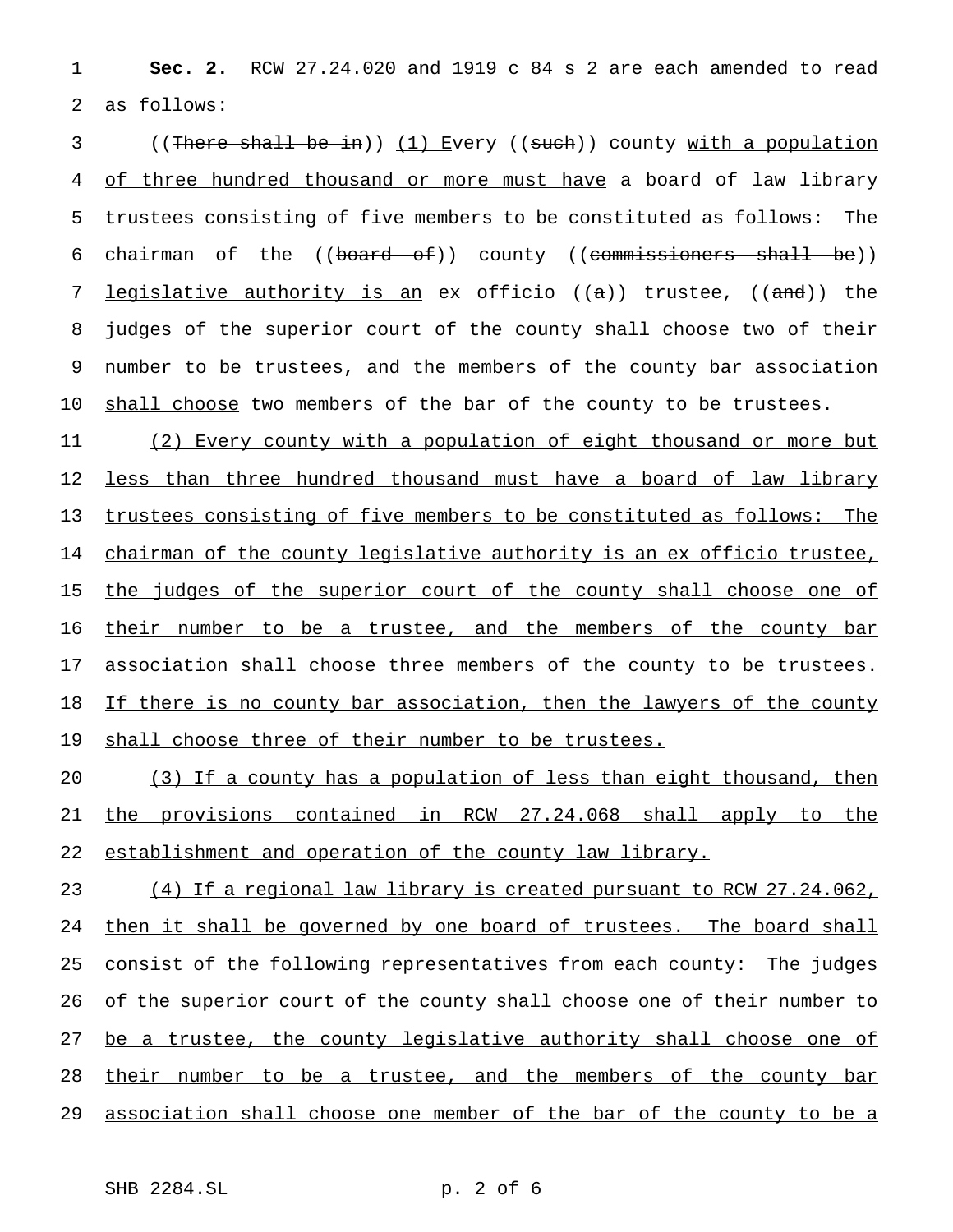1 trustee. If there is no county bar association, then the lawyers of 2 the county shall choose one of their number to be a trustee.

3 (5) The term of office of a member of the board who is a judge 4 ((shall be)) is for as long as he or she continues to be a judge, and 5 the term of a member who is from the bar ((shall be)) is four years. 6 Vacancies shall be filled as they occur and in the manner ((above)) 7 directed in this section. The office of trustee shall be without 8 salary or other compensation. The board shall elect one of their 9 number president and the librarian shall act as secretary, except that 10 in counties with a population of eight thousand or more but less than 11 three hundred thousand, the board shall elect one of their number to 12 act as secretary if no librarian is appointed. Meetings shall be held 13 at least ((<del>quarterly and as much oftener and</del>)) once per year, and if 14 more often, then at such times as may be prescribed by rule.

15 **Sec. 3.** RCW 27.24.040 and 1919 c 84 s 4 are each amended to read 16 as follows:

 The board of law library trustees shall, on or before the first 18 Monday in September of each year, make a report to the ((board of)) 19 county ((commissioners)) legislative authority of their county giving the condition of their trust, with a full statement of all property received and how used, the number of books and other publications on hand, the number added by purchase, gift or otherwise during the preceding year, the number lost or missing, and such other information as may be of public interest, together with a financial report showing all receipts and disbursements of money.

26 **Sec. 4.** RCW 27.24.062 and 1991 c 363 s 18 are each amended to read 27 as follows: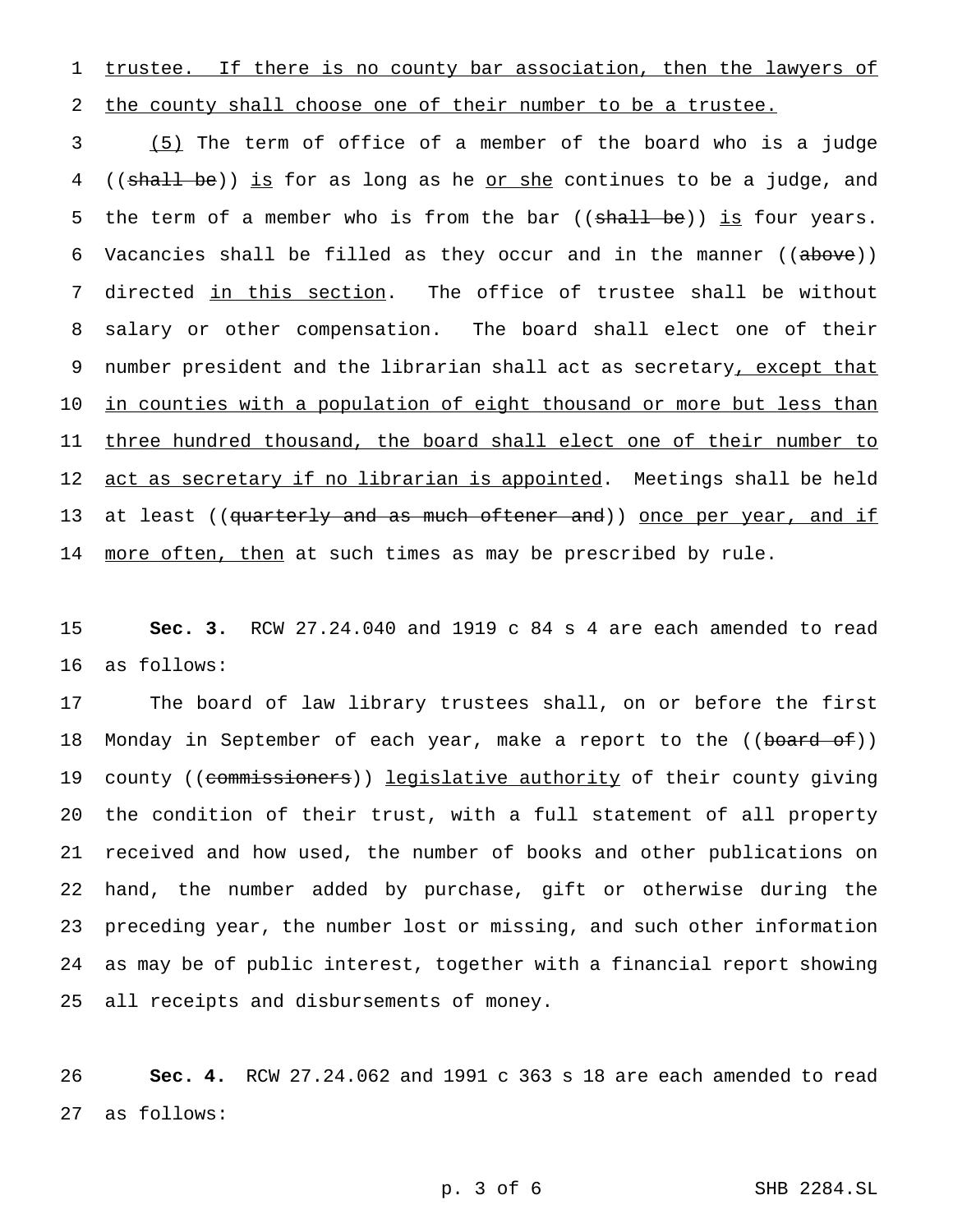((In each county with a population of from eight thousand to less 2 than one hundred twenty-five thousand, there shall be a county law library which shall be governed and maintained as hereinafter provided.))

5 Two or more ((of such)) counties each with a population of from eight thousand to less than one hundred twenty-five thousand may, by agreement of the respective law library boards of trustees, create a regional law library and establish and maintain one principal law library at such location as the regional board of trustees may determine will best suit the needs of the users: PROVIDED, HOWEVER, That there shall be at all times a law library in such size as the board of trustees may determine necessary to be located at the courthouse where each superior court is located.

 **Sec. 5.** RCW 27.24.066 and 1933 c 167 s 3 are each amended to read as follows:

16 The ((board of)) county ((commissioners)) legislative authority of 17 each county ((to which this act is applicable,)) that is required to 18 maintain a county law library shall upon demand by the board of law library trustees, provide a room suitable for the law library, 20 ((adequately heated, lighted)) with adequate heat, light, and janitor service.

 **Sec. 6.** RCW 27.24.067 and 1933 c 167 s 3 are each amended to read as follows:

 The use of the county law library shall be free to the judges of the state, to state and county officials, and to members of the bar, and to such others as the board of trustees may by rule provide. Residents of counties with a population of three hundred thousand or 28 more shall have free use of the law library.

```
SHB 2284.SL p. 4 of 6
```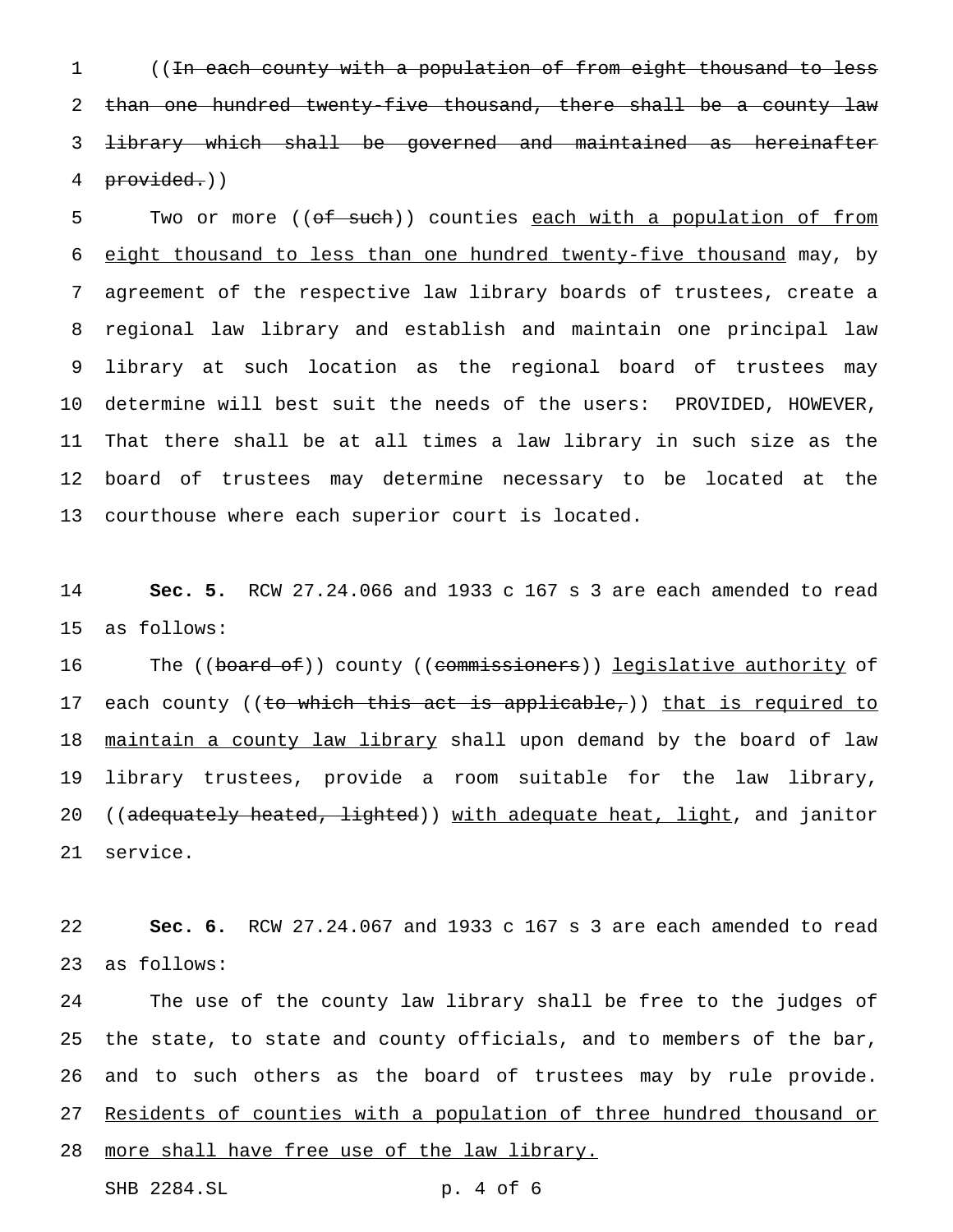1 NEW SECTION. **Sec. 7.** A new section is added to chapter 3.62 RCW 2 to read as follows:

 All courts organized under Title 3 or 35 RCW may charge fees as prescribed in RCW 3.62.060. The fees or charges imposed under this section shall be allowed as court costs whenever a judgment for costs is awarded.

7 **Sec. 8.** RCW 3.62.060 and 1990 c 172 s 2 are each amended to read 8 as follows:

9 Clerks of the district courts shall collect the following fees for 10 their official services;

11 (1) In any civil action commenced before or transferred to a 12 district court, the plaintiff shall, at the time of such commencement 13 or transfer, pay to such court a filing fee of ((<del>twenty-five</del>)) thirty-14 <u>one</u> dollars plus any surcharge authorized by RCW 7.75.035. No party 15 shall be compelled to pay to the court any other fees or charges up to 16 and including the rendition of judgment in the action other than those 17 listed.

18 (2) For issuing a writ of garnishment or other writ a fee of six 19 dollars.

20 (3) For filing a supplemental proceeding a fee of twelve dollars. 21 (4) For demanding a jury in a civil case a fee of fifty dollars to 22 be paid by the person demanding a jury.

23 (5) For preparing a transcript of a judgment a fee of six dollars. 24 (6) For certifying any document on file or of record in the clerk's 25 office a fee of five dollars.

26 (7) For preparing the record of a case for appeal to superior court 27 a fee of forty dollars including any costs of tape duplication as 28 governed by the rules of appeal for courts of limited jurisdiction 29 (RALJ).